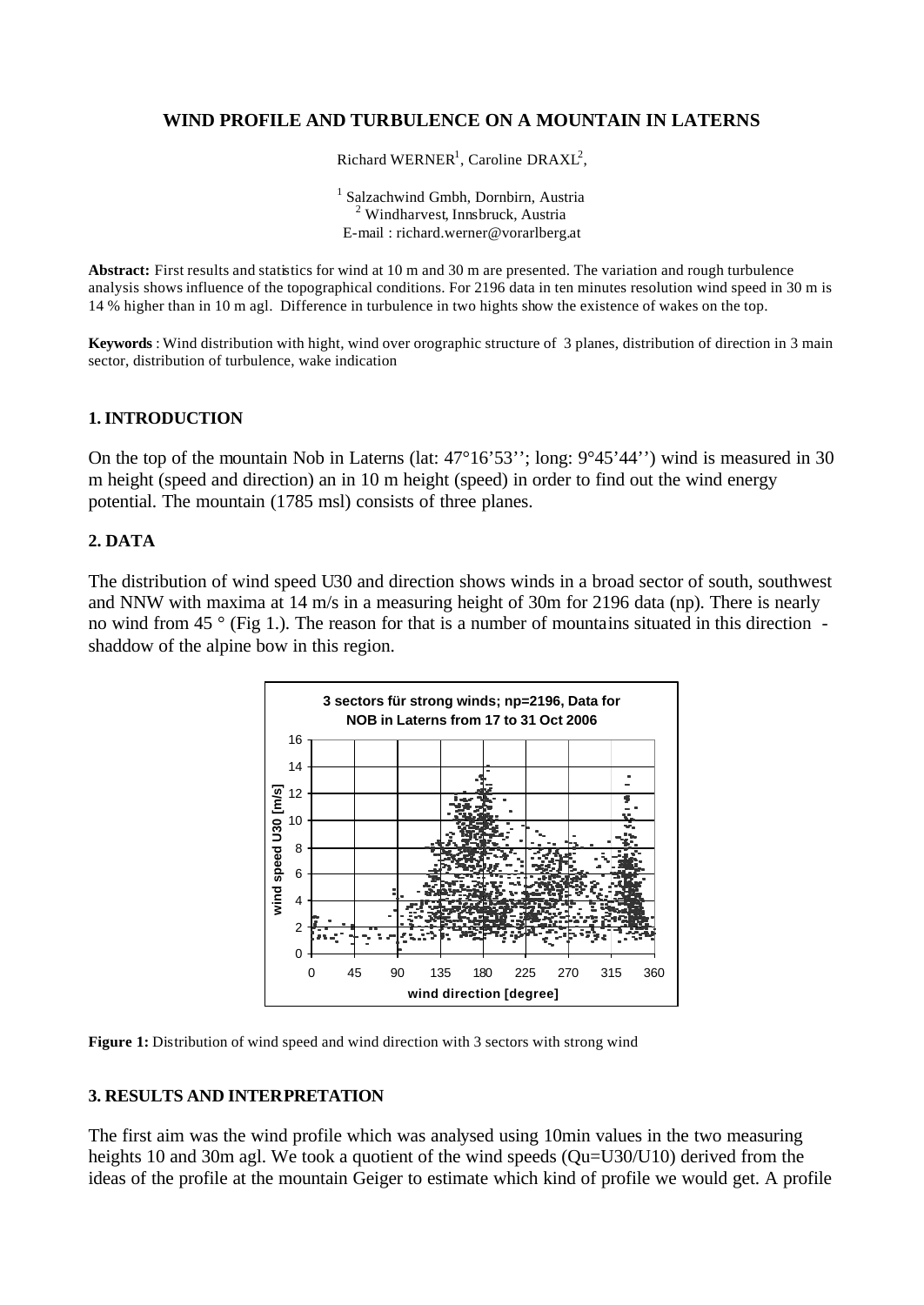of this Geiger-type was hardly found ( $u^*$  and  $z_0$  vary very strongly). In Fig 2. one finds a value of 1.14 for the 50percentile. This is equivalent to the median. The wind speed in 30 m is thus 14 percent higher than in 10 m. The 90percentile shows a value of 1.69 – in 10 percent of the cases the wind speed at 30 m is therefore 69% higher than at 10 m.



**Figure 2**: Summative probability of quotient of wind speed Qu;



**Figure 3**: Turbulence depends on wind speed

From the measured standard deviation (SD) we calculated a variation coefficient VarK=SD/U. For low wind speeds the variation coefficient at 30m VarK30 ranges between 5 and 50. For wind speeds around 9 m/s we found a median (p50) of 13,3% as shown in Fig 3. The range of VarK30 at 9 m/s is from 7 to 21%. The distribution of the two VarKs is given in Fig 4. where this rough parameter for turbulence shows a 50percentile of 14,5% in 10 m height and of 12,3% in 30 m hight (turb30). This shows that in a greater height the turbulence on an mountain top is smaler than in lower heights.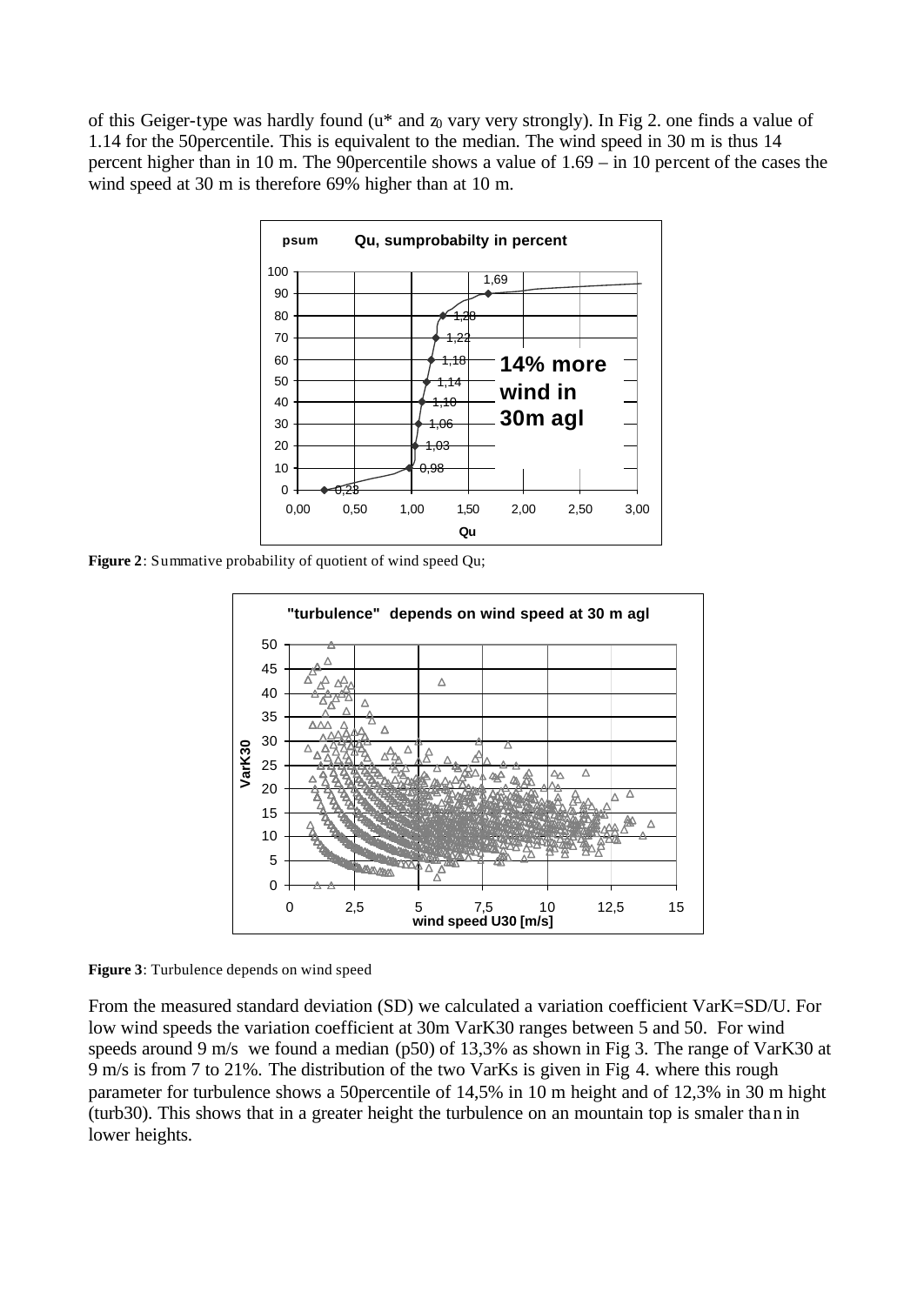

**Figure 4**: Probability of turbulence in two different hights (10 m and 30m agl)

The orography has an influence on the variation coefficient VarK. For all cases (np> 2000) VarK10 in 10 m agl shows the connection to the wind direction (Fig 5.1) in a broad band from 5 to 25 percent for direction 100 to 300 degrees and in another band from 5 to 45 percent for 315 to 350 degrees. In 30m VarK30 gives us 3 sectors of main wind directions and a band from 3 to 20 percent – Fig 4.2. The difference on turbulence in the northnorthwest-sector leads to a pronounced system of wakes (stationary or unstationary).



**Figure 5:** Fig 5.1 -Left: VarK10 as a indicator of turbulenc in 10 m agl; Fig 5.2 -Right: VarK30 as an indicator on turbulence in 30 m agl

We found also a signal of this structure in  $Qu - Fig 6$ . The quotient in this sector ranges between 1 an 4.5. In the other sector it ranges between 0.5 and 1.5. The localisation of the sensors in the microscale shows that for wind from 330° the real measuring height is nearly 5 m above a streamline. The strong edge in this direction may produce wakes with different diameters depending on the wind speed.